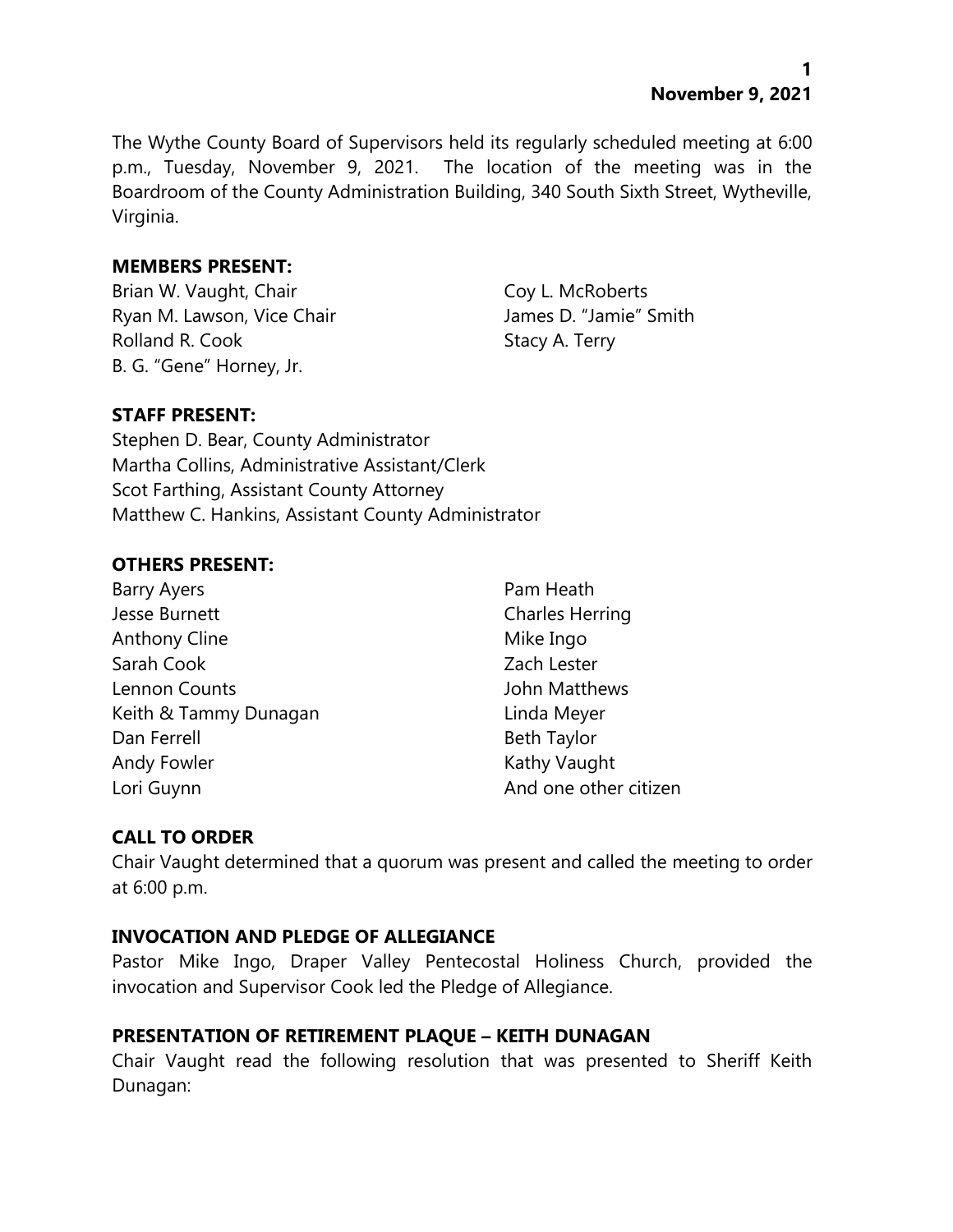## **WYTHE COUNTY RESOLUTION 2021-34 A RESOLUTION HONORING SHERIFF KEITH DUNAGAN**

**WHEREAS**, Keith Dunagan began his career with the Wythe County Sheriff's Office in 1983, first as a Jailer, then Patrol Sargent, then worked his way up to Narcotics Captain (receiving Top Cop Award), then became Lieutenant in Investigations. In 2005, Mr. Dunagan was promoted to Chief Deputy then was elected as Wythe County Sheriff in January, 2015; and,

**WHEREAS**, Mr. Dunagan created the Sheriff's Office Dive Team that goes underwater to collect evidence and/or recover bodies; and,

**WHEREAS,** Mr. Dunagan was instrumental in expanding the School Resource Officer program so that every school in Wythe County has an SRO. More recently, he assisted in placing police vehicles in front of the schools in order to deter criminal activity; and,

**WHEREAS**, Mr. Dunagan has written several million dollars in grants to fund positions for additional officers, primarily for drug enforcement and for the SROs; and,

**WHEREAS**, Mr. Dunagan has been involved in the Virginia Police Benevolent Association, the Police Association of Virginia, both the Virginia Sheriffs' Association as well as the Foundation, Virginia Chiefs of Police, New River Valley Regional Jail Advisory Board, Mount Rogers ASAP Board of Directors, and is past President of the New River Valley Chapter of VA PBA, past President of the Mountain Empire Chapter of the VA PBA, and past State Vice President of the Virginia PBA. In addition, Mr. Dunagan was a former Adjunct Faculty at Wytheville Community College and a member of the WCC Law Enforcement Advisory Committee.

**NOW, THEREFORE, BE IT RESOLVED**, that the Wythe County Board of Supervisors assembled in regular session this  $9<sup>th</sup>$  day of November, 2021, does hereby express its appreciation on behalf of the citizens of Wythe County to this distinguished gentleman for a job well done and does convey its best wishes to him and his family for continued success, happiness, and good health in the years to come; and,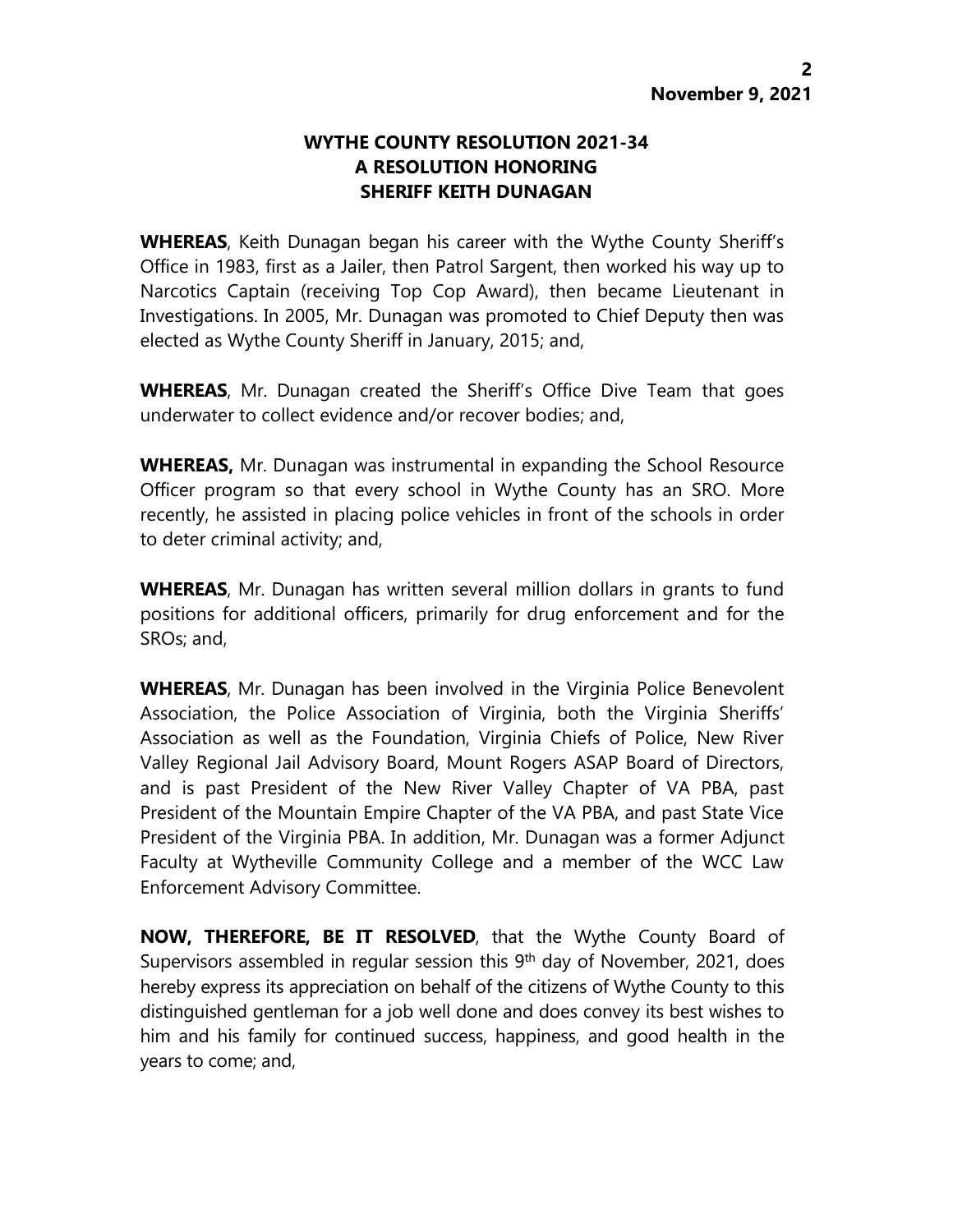**BE IT FURTHER RESOLVED**, that the Wythe County Board of Supervisors does hereby direct that this resolution be incorporated in the official minutes of this Board and that a framed copy be given to Keith Dunagan as a token of their high regard.

Adopted this 9<sup>th</sup> day of November, 2021.

Supervisor Smith made a motion, seconded by Supervisor Horney, to adopt Resolution 2021-34 Honoring Sheriff Keith Dunagan.

The vote on the motion was unanimous.

Chair Vaught commented that he first met Mr. Dunagan when he was his teacher at Wytheville Community College and was later honored to work with him at the Sheriff's Office. The Chair presented Mr. Dunagan with a plaque honoring his service to Wythe County along with a token of the County's appreciation.

Mr. Dunagan considers himself very fortunate to have had the opportunity to work alongside so many good people in his career. He is grateful for a good Board of Supervisors and he also thanked Mr. Bear and Mrs. Collins for their support over the years.

#### **INTRODUCTION OF JESSE BURNETT**

Supervisor McRoberts introduced and congratulated Jesse Burnett as the newest Board member effective January 1<sup>st</sup>. He said that Mr. Burnett will do very well on the Board of Supervisors because he loves Wythe County.

Mr. Burnett will be replacing Supervisor McRoberts in the Lead Mines District.

### **PUBLIC HEARING – ENTERPRISE ZONE BOUNDARY AMENDMENT**

Chair Vaught stated that the Wythe County Board of Supervisors will hold a public hearing to consider amending the Wythe County Enterprise Zone boundaries. Public comment regarding the proposed amendment will be heard at this hearing. The public hearing will be held on Tuesday, November 9, 2021, at 6 p.m. in the Board Room of the County Administration Building, 340 South Sixth Street, Wytheville, Virginia.

The Chair, hearing no comments from citizens, closed the comment period of the public hearing.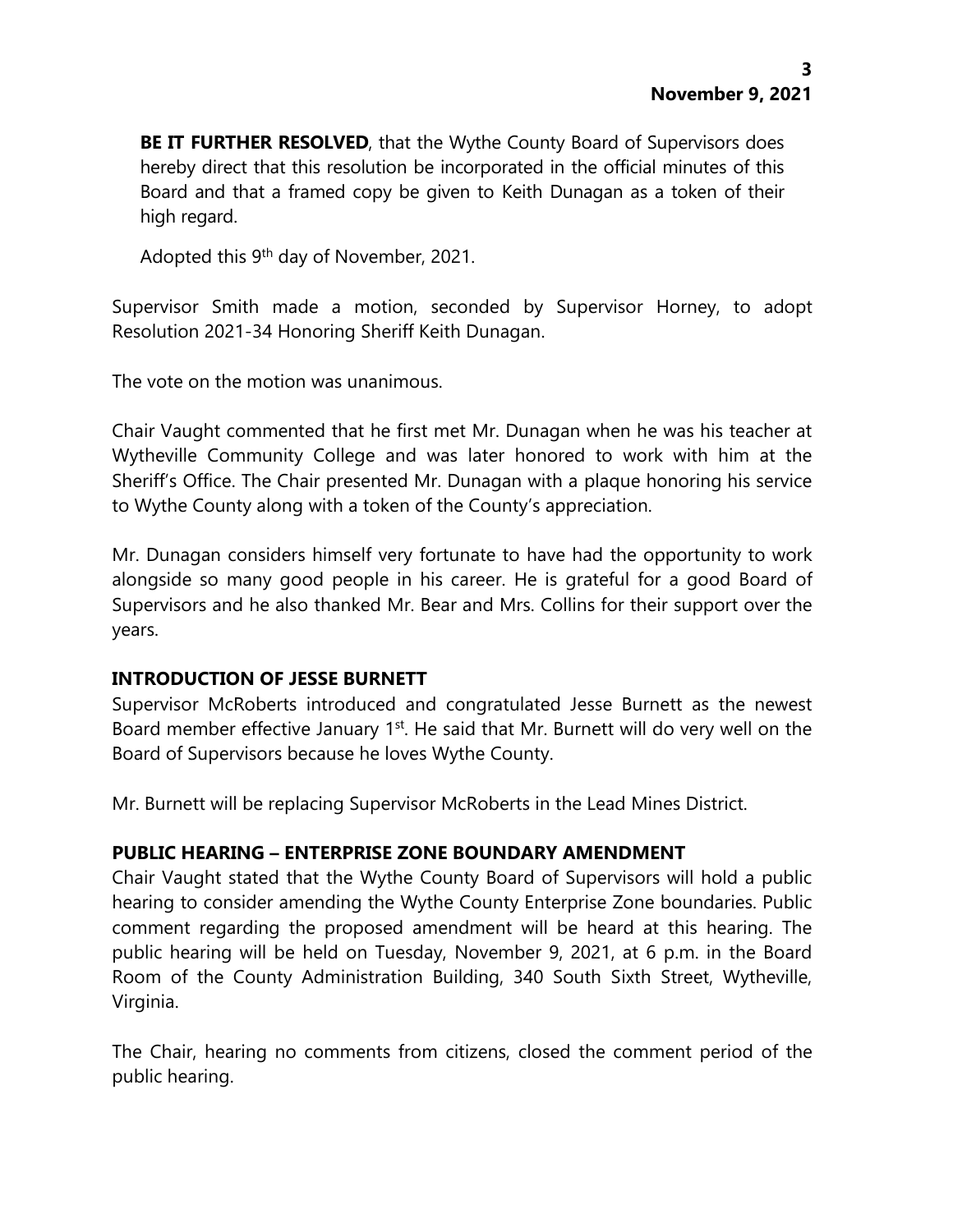Mr. John Matthews of the Joint Industrial Development Authority referenced the boundary maps (included in board package) along with a summary of companies to be added to the Enterprise Zone as well as deletions. Crossroads Social House, DMV Shopping Plaza, Dutch Pantry and Rural Retreat Grab N Go are all being added to the Enterprise Zone making them eligible for State incentives, and any local incentives our governing bodies choose to make. Deletions include Grubb Funeral Home, Huff Ford and 4<sup>th</sup> Street McDonalds, all of whom have exhausted their grant eligibility through their projects.

Mr. Matthews will prepare a resolution for consideration at the next Board meeting.

Supervisor Cook noted an error on the total deletions. The total should be 4.7 acres and not 3.7 acres. Mr. Matthews will correct that number.

## **CITIZENS' TIME**

1. APEX Center – Mr. Charles Herring appeared before the Board and stated "Thank you for having me. I appreciate it. I sent an email a while back just stating the future of the APEX Center. I'm not sure what y'all's resolution is going forward for the new year but this is just my suggestion and observation from the citizens of Wythe County to address you guys. Going forward, it needs to have new board members or even make some changes and have a better management team. There needs to be changes to the facility and the ground; get rid of the dirt floor inside of the Center and put concrete in. That way, I did read some past things that y'all had mentioned about a gun show or something and having a dirt floor that wouldn't be feasible for something like that. Build a dirt strip for events like Monster Truck, tractor pull, and other outdoor events. If you have an indoor event that requires dirt, bring in the dirt, you know, build something on the outside, to throw the dirt in and just bring it in when you need it. Of course build new parking, build another way into the site to eliminate congestion at the current entrance, sell off some of the property for hotels, restaurants, future businesses, even apartments. Look around other counties and we get ideas from them you know 'cause there's other options for that 90 acres that you guys got sitting there. My closing is there are so many opportunities for this area to grow and prosper for many years. This place could have many events and draw in enough revenue for Wythe County plus payoff the debt that this place accumulated. It will take some time but it is possible putting the right people in the right place will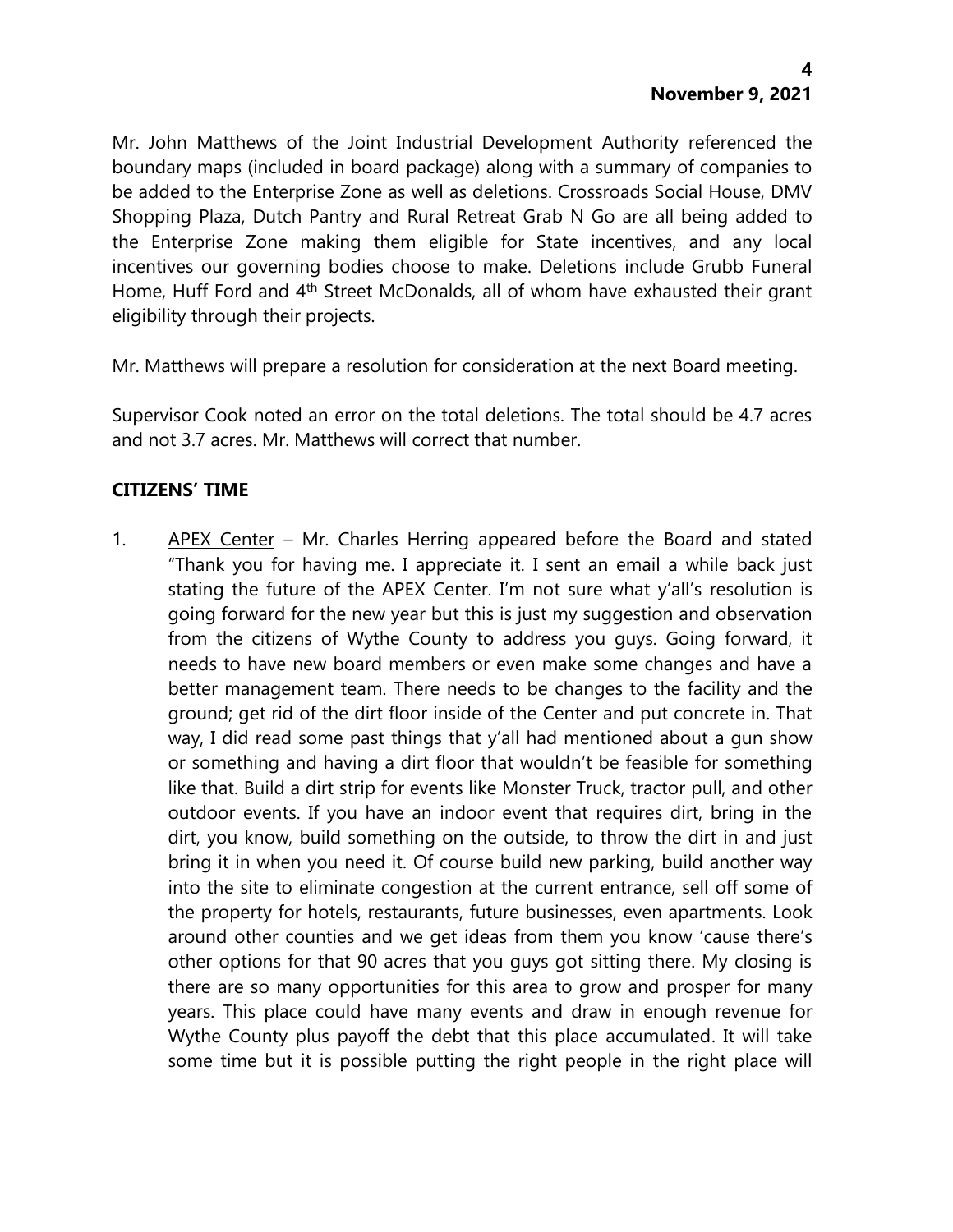make a huge difference. We want Wythe County to prosper and keep the younger generations around here. Anybody got any questions?"

With no one else signed up to speak, Chair Vaught closed Citizens' Time.

### **PAYMENT OF COUNTY INVOICES**

Supervisor Cook made a motion to pay the invoices for approval on November 9, 2021, for the various departments of County government. The invoices were paid on General Warrants 30110948-30111033 and three wire transfers, as follows:

## **EXPENDITURES BY DEPARTMENT BOARD OF SUPERVISORS November 9, 2021**

| <b>CHECK#</b> | <b>ISSUE DATE</b>                    | <b>VENDOR</b>               | AMOUNT         |
|---------------|--------------------------------------|-----------------------------|----------------|
| wire          | 10/26/2021                           | SKYLINE NATL BANK           | 416,820.54     |
| wire          | 10/26/2021                           | <b>JP MORGAN CHASE BANK</b> | 332,755.75     |
| wire          | 10/26/2021                           | <b>JP MORGAN CHASE BANK</b> | 1,283,374.02   |
|               | <b>TOTAL EXPENDITURES 10/26/2021</b> |                             | \$2,032,950.31 |

| <b>CHECK#</b> | <b>ISSUE DATE</b>                    | <b>VENDOR</b>             | <b>AMOUNT</b>  |
|---------------|--------------------------------------|---------------------------|----------------|
| 30110948      | 11/03/2021                           | <b>APPALACHIAN POWER</b>  | 9,939.43<br>S. |
| 30110949      | 11/03/2021                           | <b>ATMOS ENERGY</b>       | 5.83           |
| 30110950      | 11/03/2021                           | <b>CENTURYLINK</b>        | 4,948.68       |
| 30110951      | 11/03/2021                           | <b>SEGRA</b>              | 61.60          |
| 30110952      | 11/03/2021                           | TOWN OF RURAL RETREAT     | 617.10         |
| 30110953      | 11/03/2021                           | <b>VERIZON WIRELESS</b>   | 120.05         |
| 30110954      | 11/03/2021                           | WYTHE CO WATER & WASTEWAT | 293.88         |
|               | <b>TOTAL EXPENDITURES 11/03/2021</b> |                           | \$15,986.57    |

| <b>CHECK#</b> | <b>ISSUE DATE</b> | <b>VENDOR</b>                   | <b>AMOUNT</b> |
|---------------|-------------------|---------------------------------|---------------|
| 30110955      | 11/09/2021        | ALLIED INDUSTRIAL PRODUCT       | 271.35<br>\$  |
| 30110956      | 11/09/2021        | <b>AMAZON</b>                   | 1,386.43      |
| 30110957      | 11/09/2021        | APPALACHIAN JUVENILE COMM       | 175.00        |
| 30110958      | 11/09/2021        | <b>BKT UNIFORMS</b>             | 672.67        |
| 30110959      | 11/09/2021        | BLUE RIDGE ANALYTICAL, LL       | 1,999.00      |
| 03010960      | 11/09/2021        | <b>BRENNTAG MID-SOUTH INC</b>   | 2,801.25      |
| 30110961      | 11/09/2021        | <b>BUSINESS CARD</b>            | 3,305.08      |
| 30110962      | 11/09/2021        | <b>CARILION HEALTHCARE CORP</b> | 120.00        |
| 30110963      | 11/09/2021        | <b>CAVALIER SUPPLY CO</b>       | 1,175.45      |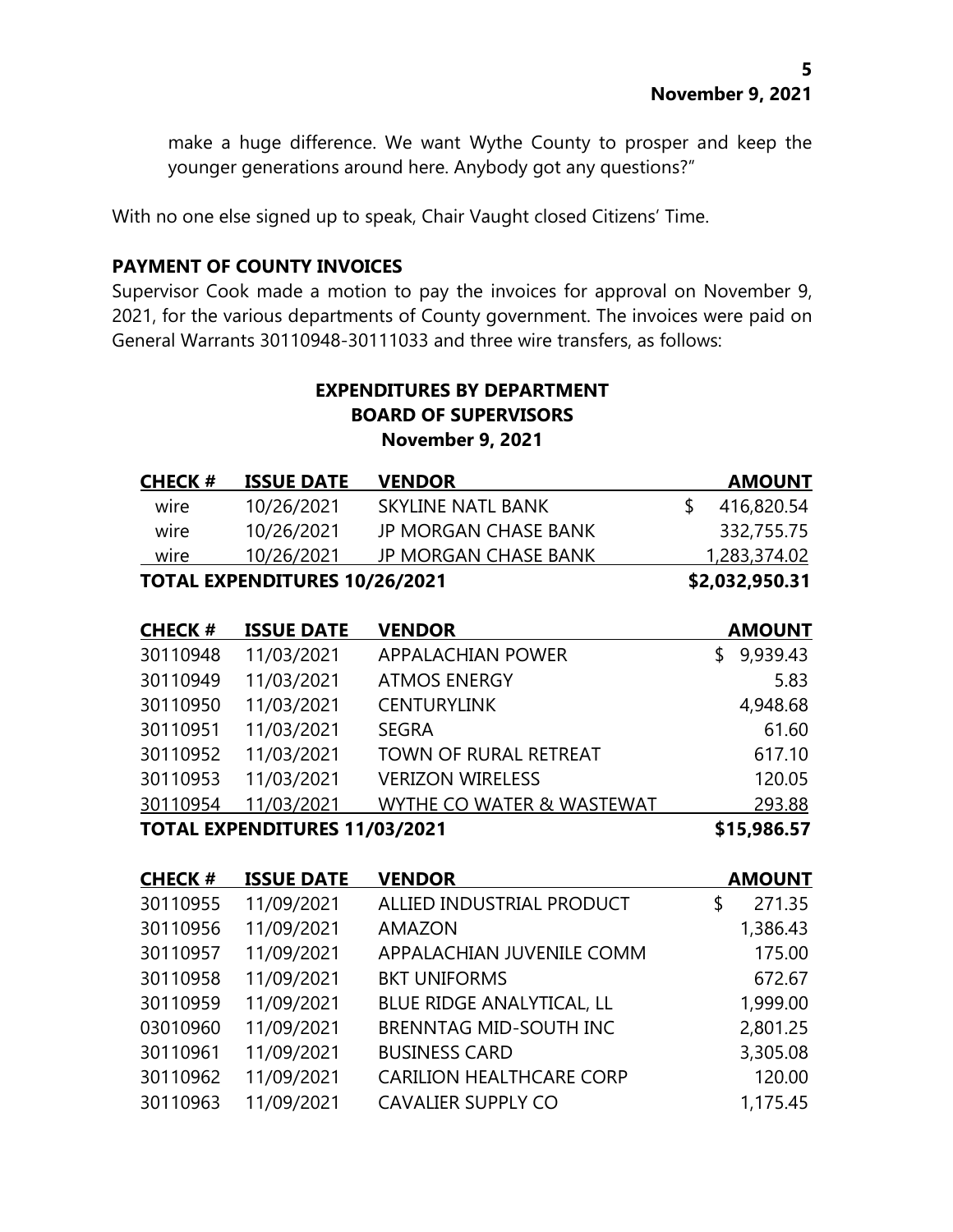| 30110964 | 11/09/2021 | <b>CDW GOVERNMENT INC</b>        | 1,032.56  |
|----------|------------|----------------------------------|-----------|
| 30110965 | 11/09/2021 | <b>CITIZENS TELEPHONE COOP</b>   | 979.95    |
| 30110966 | 11/09/2021 | <b>COLLINS AUTO REPAIR INC</b>   | 20.00     |
| 30110967 | 11/09/2021 | <b>COMMUNITY ANIMAL CLINIC I</b> | 25.00     |
| 30110968 | 11/09/2021 | COMPUTER PROJECTS OF IL I        | 720.00    |
| 30110969 | 11/09/2021 | <b>EMORY WILSON PROCESS</b>      | 14,050.16 |
| 30110970 | 11/09/2021 | <b>ENVIRODYNE SYSTEMS INC</b>    | 1,014.00  |
| 30110971 | 11/09/2021 | <b>F&amp;R ELECTRIC INC</b>      | 6,890.00  |
| 30110972 | 11/09/2021 | <b>FARTHING, SCOT S</b>          | 4,527.50  |
| 30110973 | 11/09/2021 | FEEDING AMERICA SOUTHWEST        | 1,000.00  |
| 30110974 | 11/09/2021 | <b>FOOD COUNTRY</b>              | 66.00     |
| 30110975 | 11/09/2021 | <b>GENUINE PARTS COMPANY</b>     | 28.68     |
| 30110976 | 11/09/2021 | <b>GUN SHOP</b>                  | 599.90    |
| 30110977 | 11/09/2021 | HARPO'S HARDWARE & BLDG S        | 19.98     |
| 30110978 | 11/09/2021 | <b>HOME DEPOT PRO</b>            | 2,617.95  |
| 30110979 | 11/09/2021 | <b>HURT &amp; PROFFITT INC</b>   | 5,500.00  |
| 30110980 | 11/09/2021 | <b>J.S. HAREN COMPANY</b>        | 14,320.89 |
| 30110981 | 11/09/2021 | JOINT PUBLIC SERVICE AUTH        | 42,784.04 |
| 30110982 | 11/09/2021 | <b>KC AUTOMOTIVE</b>             | 49.13     |
| 30110983 | 11/09/2021 | KETCHUM MFG CO INC               | 584.04    |
| 30110984 | 11/09/2021 | <b>KING-MOORE INC</b>            | 1,163.50  |
| 30110985 | 11/09/2021 | <b>LANE GROUP</b>                | 4,785.00  |
| 30110986 | 11/09/2021 | MUNICIPAL EMERGENCY SERVI        | 228.25    |
| 30110987 | 11/09/2021 | LEXISNEXIS                       | 724.00    |
| 30110988 | 11/09/2021 | LOWE'S                           | 558.47    |
| 30110989 | 11/09/2021 | <b>MANSFIELD OIL CO</b>          | 8,961.39  |
| 30110990 | 11/09/2021 | MOUNT ROGERS PLANNING DIS        | 4,727.35  |
| 30110991 | 11/09/2021 | QUADIENT FINANCE USA, INC        | 561.01    |
| 30110992 | 11/09/2021 | <b>MAILFINANCE INC</b>           | 474.00    |
| 30110993 | 11/09/2021 | <b>NEW RIVER VALLEY JUVENILE</b> | 7,500.00  |
| 30110994 | 11/09/2021 | OFFICE OF THE CHIEF MEDIC        | 60.00     |
| 30110995 | 11/09/2021 | <b>AMANDA SHELTON</b>            | 16.80     |
| 30110996 | 11/09/2021 | <b>DALTON ROSE</b>               | 49.04     |
| 30110997 | 11/09/2021 | <b>DALTON ROSE</b>               | 88.20     |
| 30110998 | 11/09/2021 | <b>ETHAN ATWELL</b>              | 67.80     |
| 30110999 | 11/09/2021 | <b>ETHAN ATWELL</b>              | 70.48     |
| 30111000 | 11/09/2021 | <b>ETHAN ATWELL</b>              | 99.65     |
| 30111001 | 11/09/2021 | <b>FRANK EVAN ATWELL</b>         | 7.29      |
| 30111002 | 11/09/2021 | <b>FRANK EVAN ATWELL</b>         | 67.50     |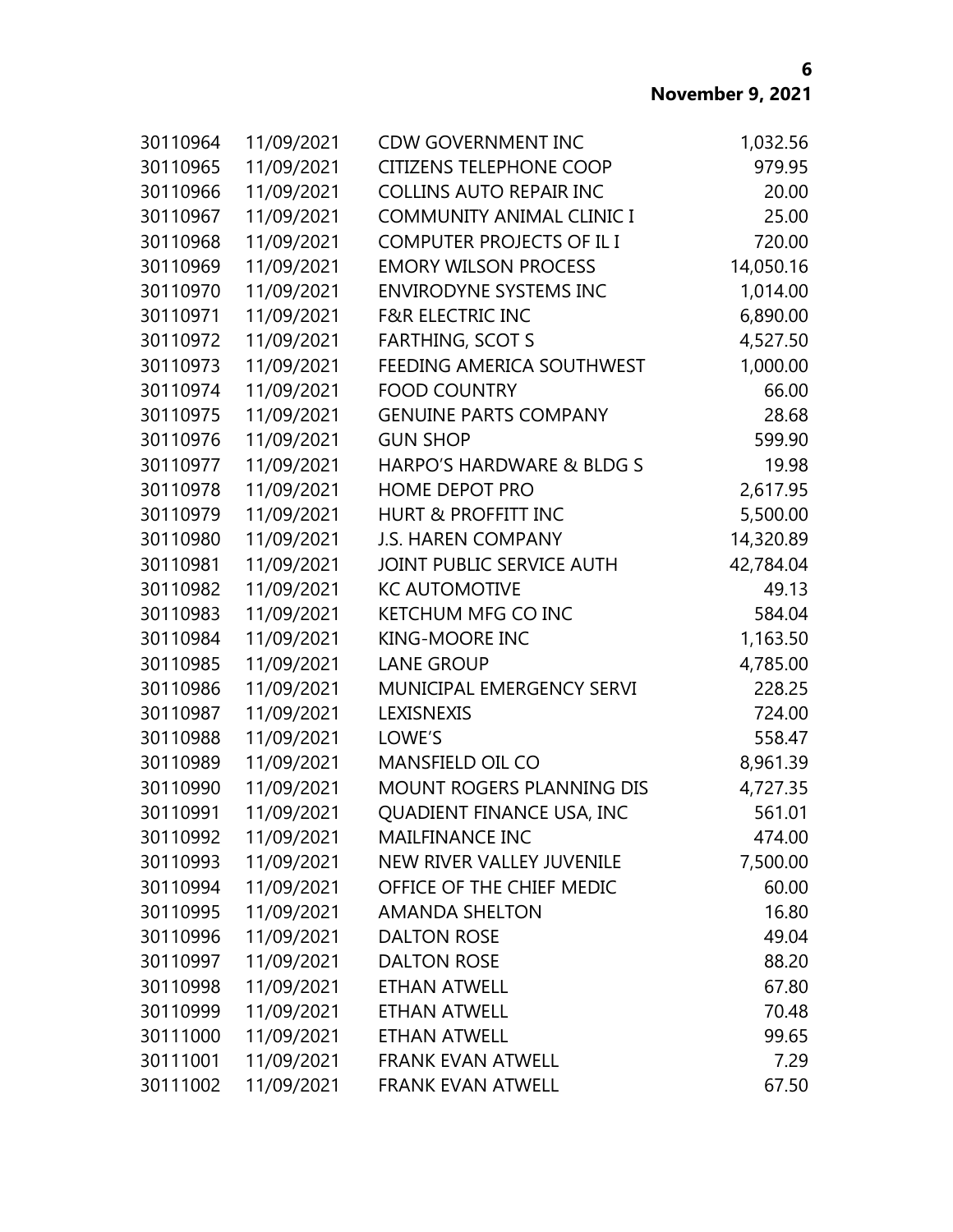|          | <b>TOTAL EXPENDITURES 11/09/2021</b> |                                      | \$295,723.67 |
|----------|--------------------------------------|--------------------------------------|--------------|
| 30111033 | 11/09/2021                           | <b>XEROX</b>                         | 186.67       |
| 30111032 | 11/09/2021                           | <b>WYTHEVILLE OFFICE SUPPLY</b>      | 1,128.39     |
| 30111031 | 11/09/2021                           | <b>WYTHEVILLE CONV &amp; VISITOR</b> | 385.00       |
| 30111030 | 11/09/2021                           | WYTHE COUNTY SHERIFF'S OF            | 272.00       |
| 30111029 | 11/09/2021                           | WYTHE CO WATER & WASTEWAT            | 23.81        |
| 30111028 | 11/09/2021                           | VML/VACO AEP STEERING COM            | 1,298.00     |
| 30111027 | 11/09/2021                           | <b>VITA</b>                          | 174.77       |
| 30111026 | 11/09/2021                           | <b>VIRGINIA BUSINESS SYSTEMS</b>     | 96.51        |
| 30111025 | 11/09/2021                           | <b>VIRGINIA BUSINESS SYST</b>        | 86.74        |
| 30111024 | 11/09/2021                           | <b>VGFOA</b>                         | 50.00        |
| 30111023 | 11/09/2021                           | <b>V&amp;M RECYCLING</b>             | 77,068.16    |
| 30111022 | 11/09/2021                           | <b>USA BLUE BOOK</b>                 | 2,764.63     |
| 30111021 | 11/09/2021                           | <b>US CELLULAR</b>                   | 1,244.52     |
| 30111020 | 11/09/2021                           | <b>TYLER TECHNOLOGIES INC</b>        | 57,231.25    |
| 30111019 | 11/09/2021                           | <b>TOWN OF WYTHEVILLE</b>            | 1,250.00     |
| 30111018 | 11/09/2021                           | <b>TOWN OF WYTHEVILLE</b>            | 200.93       |
| 30111017 | 11/09/2021                           | <b>TESLA ELECTRIC SERV</b>           | 852.64       |
| 30111016 | 11/09/2021                           | STATE ELECTRIC SUPPLY CO             | 32.76        |
| 30111015 | 11/09/2021                           | <b>SPILMAN THOMAS &amp; BATTLE P</b> | 7,550.00     |
| 30111014 | 11/09/2021                           | SOUTHERN REFRIGERATION CO            | 53.53        |
| 30111013 | 11/09/2021                           | ROANOKE PUMP SALES & SERV            | 265.00       |
| 30111012 | 11/09/2021                           | R.E. MICHEL COMPANY, LLC             | 151.84       |
| 30111011 | 11/09/2021                           | PROTECT YOUTH SPORTS                 | 15.95        |
| 30111010 | 11/09/2021                           | PARTNERSHIP SCREENING INT            | 14.40        |
| 30111009 | 11/09/2021                           | <b>PAPER CLIP</b>                    | 341.34       |
| 30111008 | 11/09/2021                           | <b>WILLIAM KYLE COUNTS</b>           | 72.28        |
| 30111007 | 11/09/2021                           | <b>WILLIAM KYLE COUNTS</b>           | 49.21        |
| 30111006 | 11/09/2021                           | SERVICE ELECTRIC COMPANY             | 3,571.00     |
| 30111005 | 11/09/2021                           | <b>MARGARET BOWERS</b>               | 16.83        |
| 30111004 | 11/09/2021                           | <b>JEFFERY &amp; BRIANNA HARRIS</b>  | 250.88       |
| 30111003 | 11/09/2021                           | <b>FRANK EVAN ATWELL</b>             | 78.89        |

## **TOTAL EXPENDITURES APPROVED 11/09/2021 \$2,344,660.55**

Vice Chair Lawson seconded the motion and the roll call vote was as follows:

| AYES: | Brian W. Vaught | Coy L. McRoberts         |
|-------|-----------------|--------------------------|
|       | Rolland R. Cook | B. G. "Gene" Horney, Jr. |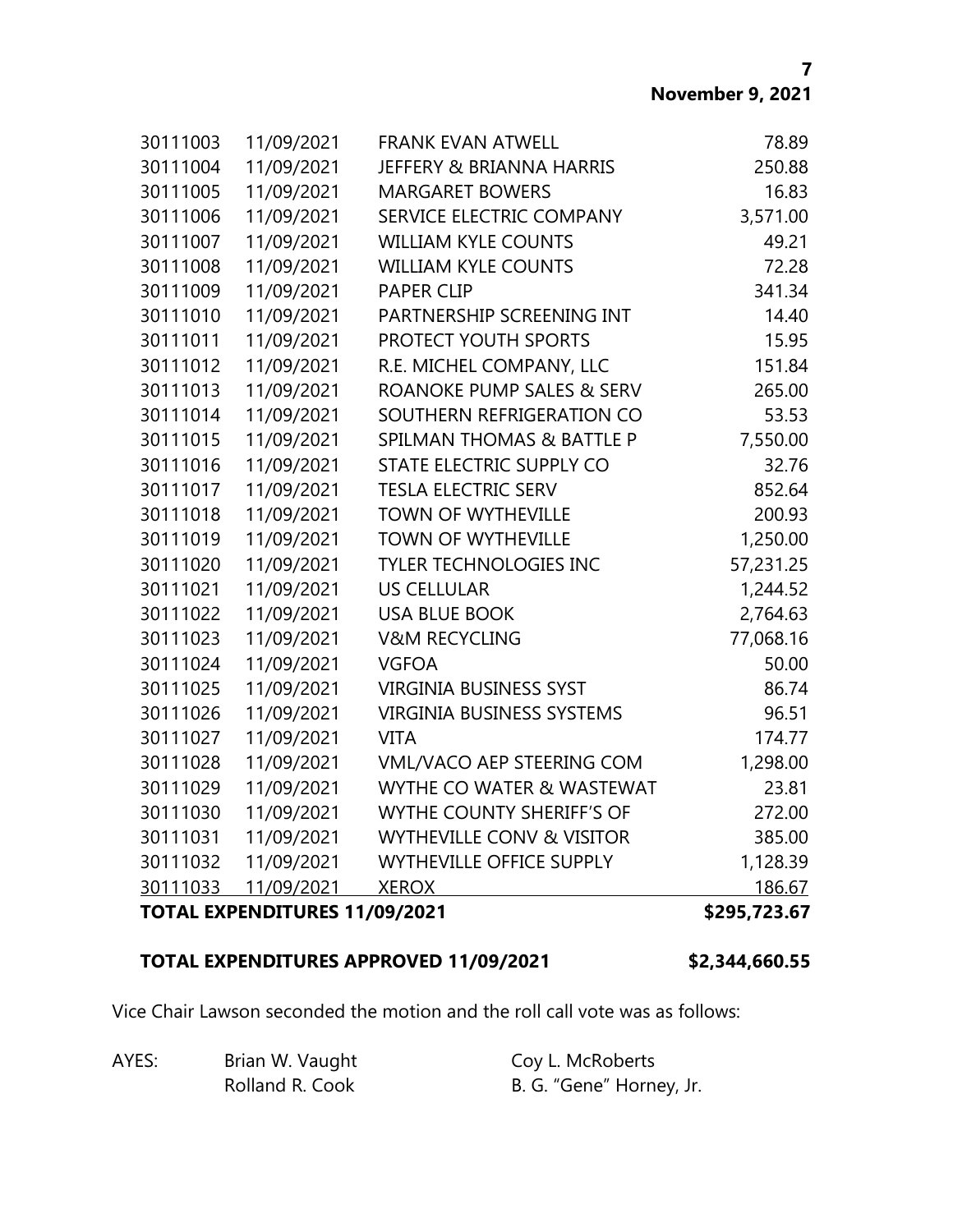Ryan M. Lawson Stacy A. Terry James D. "Jamie" Smith

NAYS: None

## **MINUTES OF PREVIOUS MEETING**

The Board was presented with the October 26, 2021 minutes for approval.

Supervisor McRoberts made a motion, seconded by Supervisor Terry, to approve the October 26, 2021 minutes as presented.

The roll call vote on the motion was as follows:

AYES: Brian W. Vaught Coy L. McRoberts Rolland R. Cook B. G. "Gene" Horney, Jr. Ryan M. Lawson Stacy A. Terry James D. "Jamie" Smith

NAYS: None

# **VDOT UPDATE – ANDY FOWLER AND PAM HEATH**

Ms. Pam Heath appeared before the Board and provided the following updates:

- Salem Stone Salem Stone is working to pave the entrance in the Spring to prevent accumulation of sand in the road.
- Route 619 Retention Ponds Ms. Heath reported they were cleaned out on July 9<sup>th</sup> and will be cleaned out once a year.
- Conners Valley Road VDOT is moving forward with drainage improvements and are considering installation of a box culvert and raising the road a few inches.
- Reed Creek Drive The pipe that the property owner has that allows cattle to cross under the road, will be replaced.
- East Lee Highway They have a pipe that is beginning to fail so they plan to replace it possibly in the Spring.

Supervisor Smith thanked Ms. Heath for the updates on Lots Gap and Conners Valley, and for the patch work done on Reed Creek Drive.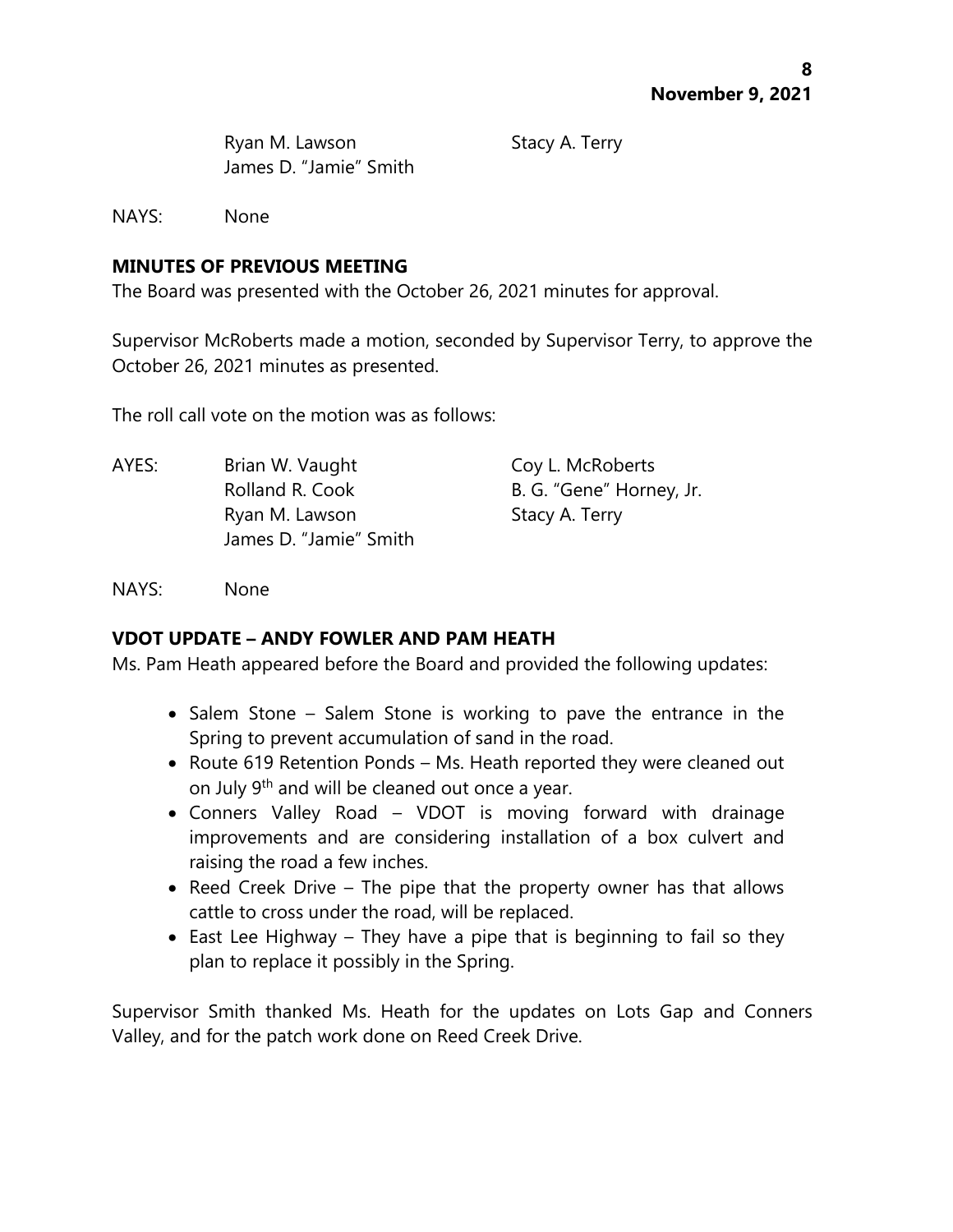Mr. Andy Fowler also appeared before the Board to provide an update on the Secondary Six Year Plan projects as follows:

Routes Completed in 2021 (seven miles of road way)

- Major Graham (Rt 619,) completed final phase
- Pope Road (Rt 642), 2.5 mile project completed in August
- Back Road (Rt 602), 1.1 mile section in Speedwell area completed in July
- Glade Road (Rt 664) .43 mile section in Speedwell completed in October
- Gullion Ford Road (Rt 686), .2 mile section completed in May
- Hog Back Road, 1.3 miles completed in October
- Kings Chapel, .2 mile section in Wytheville area completed in September

Mr. Fowler commented that the workers at the area headquarters do a great job completing this work quite well and in a timely fashion, in addition to their regular maintenance work and they are to be commended.

## Roadwork Beginning in 2021

- Jonas Town Road (Rt 738), mobilizing now then starting pipe installation and drainage work
- Millers Creek Road, next .5 mile section will be starting soon
- Walters Road (Rt 662), mobilizing to begin work soon

# Roadwork to Begin Spring, 2022

- Walton Furnace Road in Wytheville area
- Pine View Drive in Speedwell area
- Raccoon Run in Wytheville area
- Earles Road in Speedwell area
- Shadow Lane in Wytheville area

Chair Vaught agreed that the VDOT crew are doing a very good job and their efforts are greatly appreciated.

Mr. Bear expressed his appreciation of the work done in Progress Park.

Supervisor McRoberts asked about the Crockett residence on Blair Road. Ms. Heath responded that the Drainage Engineer is currently working on recommendations.

Chair Vaught hopes that soon the trusties will be back helping the County with trash detail.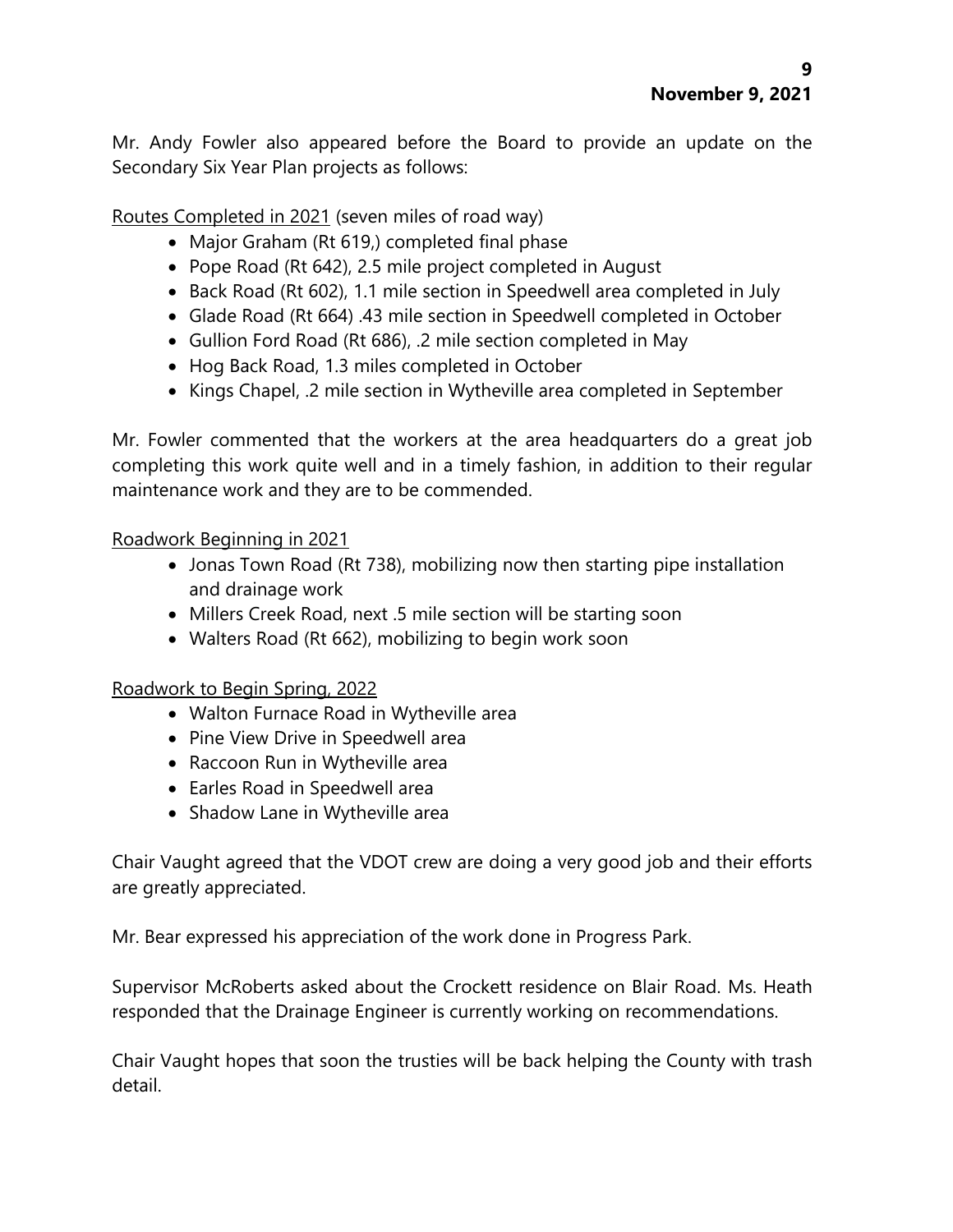Mr. Fowler responded they are working toward that goal, and that they were able to get crews to clean up Progress Park in preparation for the groundbreaking ceremony.

Supervisor Smith asked if Doe Run could stay on their radar due to water runoff issues primarily at the end where the Nester residence is. He understands it's on the Six Year Plan, but asks if it could be done any sooner.

Chair Vaught said that while Pine Glade is not perfect, it is much better than it was.

Supervisor Horney said they did an excellent job on Back Road but asked, regarding Jonas Town Road, will VDOT go all the way up and around the tree, or only to the state maintenance? He added that it's a school bus turnaround.

Mr. Fowler believes they will only go to the end of state maintenance but he will look into it further.

Supervisor Horney was asked about the Progress Park Connector Road; specifically, the 100 foot section that has been moved to the north which seems to be dividing someone's farm. Is VDOT going to compensate the land owner for loss of this land?

Ms. Heath responded that the designer in Bristol spoke to the landowner but she does not know the outcome of that conversation. However, she will follow-up.

Mr. Bear mentioned that VDOT is holding a Virtual Public Hearing on the Progress Park Connector Road on Tuesday, November 16<sup>th</sup> at 5:00 p.m. There is more information on the VDOT website but the Board is encouraged to share this information with concerned residents.

### **GENERAL AND SPECIAL ELECTION – LENNON COUNTS**

Mr. Lennon Counts, Registrar, appeared before the Board to provide an update on the recent elections.

Mr. Counts reported that there were 3,000 more voters this year than the last gubernatorial election. There was a total of 11,600 voters which is approximately 54% of all registered voters. The absentee numbers remain high and the early voters kept his office busy.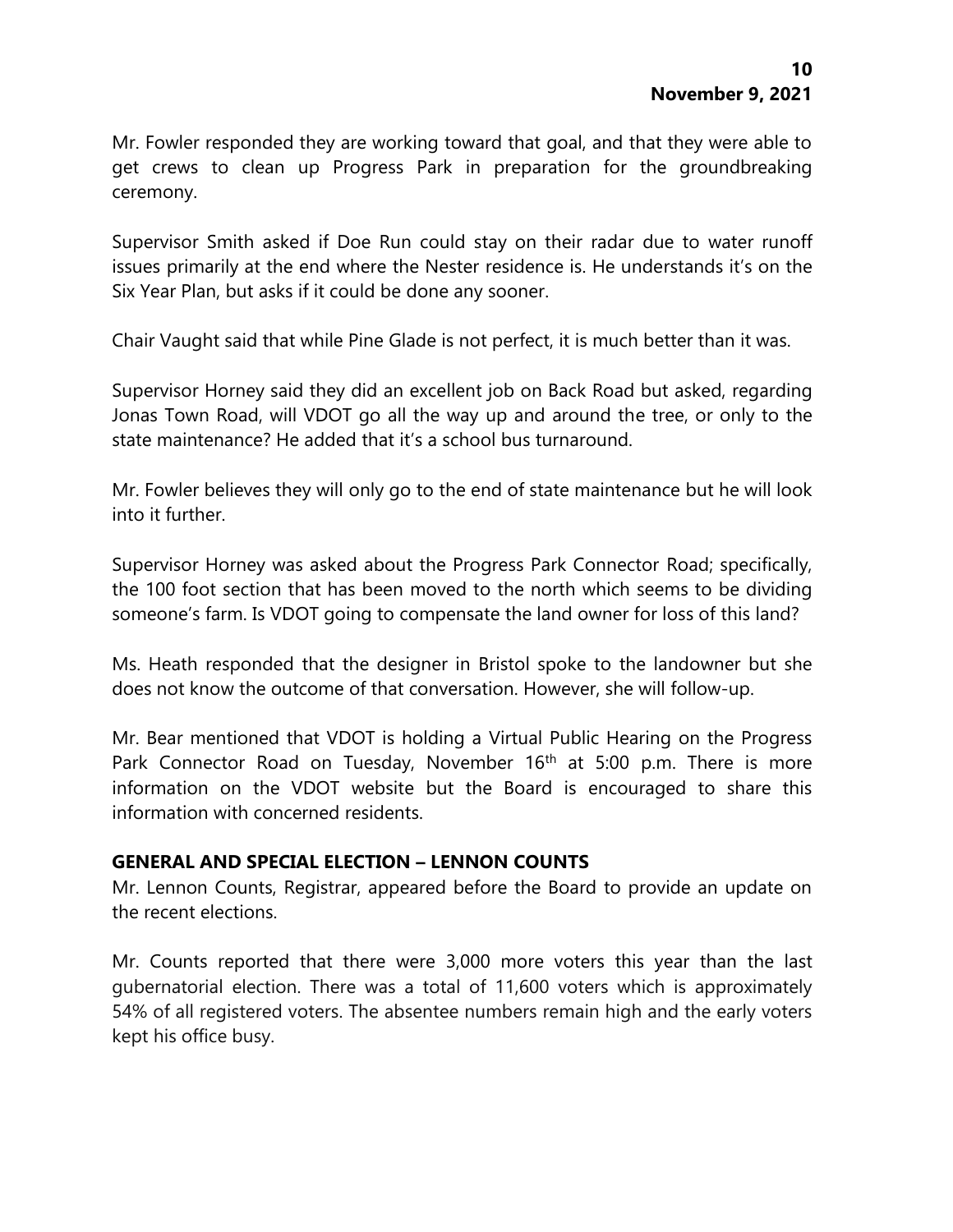Mr. Counts thanked Ben and Ricky (B&G Department) who assisted with transporting items before and after the election. Their help was very much appreciated.

The Registrar stated they used 44 Officers of Election and that Rural Retreat again pulled in the most votes with 1,300 people voting. The early voting space they utilized this year was greatly appreciated, and they also had a lot of curbside voters which worked out much better than last year. There were some complaints, however, about the lack of handrails going up the steps on Spring Street.

Supervisor Smith made a motion, seconded by Supervisor Terry, to accept the Abstract of Votes from the November 2, 2021 General and Special Elections.

The vote on the motion was unanimous.

### **BANKING CHANGES – LORI GUYNN**

Mrs. Lori Guynn, Treasurer, appeared before the Board to provide information about recent banking changes. The National Bank of Blacksburg has always absorbed the fee associated with credit card payments (Treasurer's Office, Water Department, Building Inspection, and Parks & Recreation). However, effective January 1<sup>st</sup>, they will no longer be covering this fee. The Bank has partnered with Thrive Payments to provide credit card servicing, and Thrive was notified of this change as well. Mrs. Guynn asked if the County wants to absorb these credit card fees or pass them along to the citizens (as a "convenience fee")? If the County absorbs these costs, it will require procurement and RFPs. If we pass the fee on to the customer, procurement or RFP is not required. In 2020, the credit card fees totaled \$91,452 (19,430 transactions). From January through August of this year, credit card fees totaled \$44,740 (13,000 transactions). Mrs. Guynn estimates \$100k in fees if the County decides to absorb these costs.

It should be noted that there is a lower fee if a customer uses their credit card in person (chip read), and a higher fee if it's a phone payment (due to increased liability). Mrs. Guynn said that much of the collections, for all departments, are done over the phone. If the County implements a convenience fee, we will either have to establish a flat fee per transaction or it has to be a set percentage. She said the minimum fee we can charge is 3% and VISA/MC will not allow anything over 4%.

Supervisor Cook asked if the Treasurer contacted any other banks.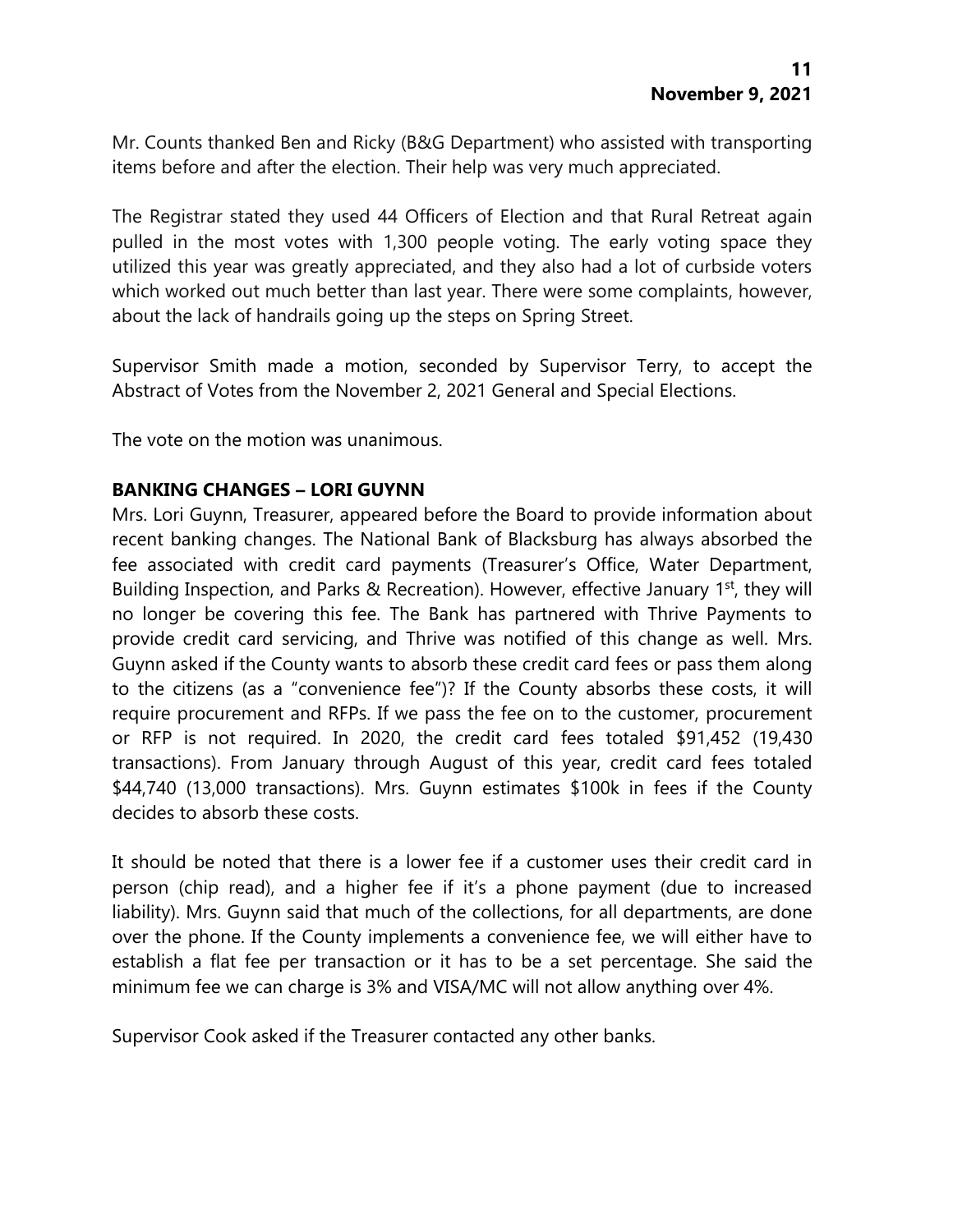Mrs. Guynn responded that she knows of no other banks that will cover these costs. While other financial institutions would like our business, none of them are willing to absorb these fees. The County can look at other providers/programs, but since not all departments are on Munis, that creates a separate issue.

The Treasurer said if we set a fee or charge a set percentage, we may still end up absorbing some (minimal) costs at the end of the month. The credit card machines that we use will no longer work after December 31<sup>st</sup>. There are nine machines between the departments, at \$575 per machine. Mrs. Guynn added that new machines were not budgeted for this fiscal year.

Mrs. Guynn stated that we cannot charge a fee for debit cards use so we would have to absorb that fee. A consideration would be to only accept credit cards; most debit cards also act as a credit card. Machines can be programmed to accept credit cards only (no debit). Machines can also be programmed to charge either a flat fee or a set percentage.

Mr. Bear mentioned that the Board does not need to decide tonight. He and the Treasurer will further discuss and come up with a proposal for the Board to consider.

Vice Chair Lawson asked if the Town of Wytheville has made a decision yet on what fee they will charge?

Mrs. Guynn replied that the Town hasn't made a final decision yet but are considering a 3% charge. The expense to volume last year for the Water Department was around 2.7%; Building Inspection and Parks & Recreation was over 3%; and the Treasurer's Office was around 1.7%. The Treasurer said we should go straight across the board, one set rate for all departments so, basically, one department will end up carrying the other.

Vice Chair Lawson doesn't believe we should ever do away with telephone payments.

Mrs. Guynn reported that since 2016, her office has accepted online payments through a third-party provider that charges a flat 2.75% fee and her office has to manually key in all those transactions. In 2020, they had over \$444k collected in taxes through the online provider and customers paid that fee. While other businesses don't charge customers for credit card transactions, the customer is most certainly paying for it in the increased cost of items purchased.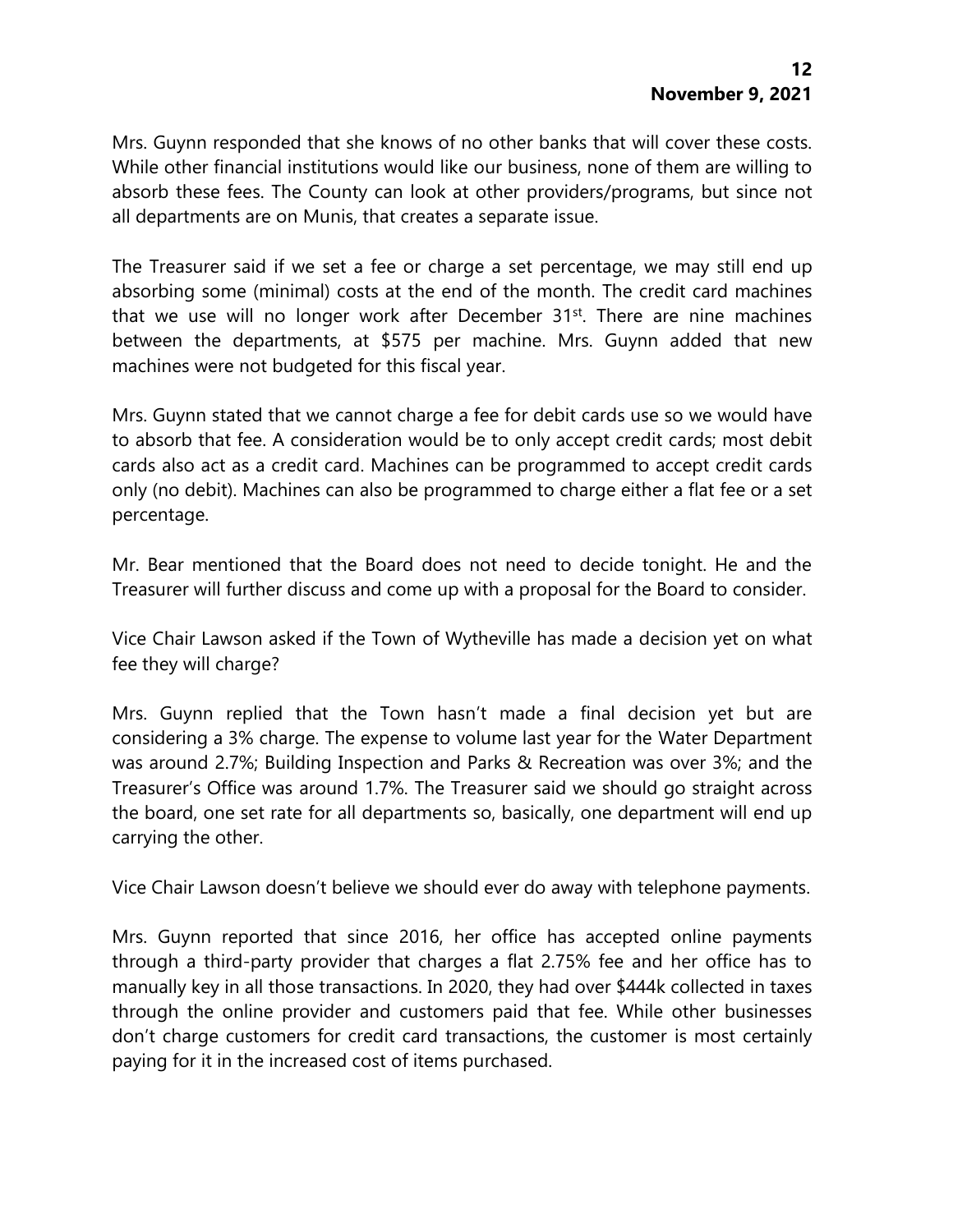Mrs. Guynn stated that the bank has been really great to the County not charging us those transaction fees, nor have they charged us for wire transfers, reordering checks or deposit tickets, returned checks, etc. so we've been very fortunate for a long time.

Mr. Counts commented that the courts charge a 3% fee.

### **DMV ANIMAL FRIENDLY LICENSE PLATES**

Mr. Bear received a letter today from DMV indicating the amount we are to receive for the subject license plates should be \$450.00 and not \$390.00. He requests acceptance of this money and that the funds be assigned to the Wythe Bland Animal Welfare League for use in their sterilization program.

Supervisor Cook made a motion, seconded by Vice Chair Lawson, to accept \$450.00 from the Department of Motor Vehicles and direct to the Wythe Bland Animal Welfare League.

The roll call vote on the motion was as follows:

AYES: Brian W. Vaught Coy L. McRoberts Rolland R. Cook B. G. "Gene" Horney, Jr. Ryan M. Lawson Stacy A. Terry James D. "Jamie" Smith

NAYS: None

#### **LEAD MINES RESCUE SQUAD ROCK BOAT**

Mr. Hankins reported that proposals were solicited for Lead Mines Rescue Squad rock boat and that two proposals were received. He recommends the lower priced which was from the manufacturer and with a shorter delivery time. The cost of the boat (less taxes) is \$50,387 of which Lead Mines has raised \$14k in donations. The County's maximum contribution for the rock boat is \$36,387. He recommends the Board authorize the County Administrator or his designee to negotiate a final contract and agreement with the manufacturer for this purchase.

Supervisor McRoberts made a motion, seconded by Supervisor Smith, to authorize County Administrator/Designee to negotiate with River Road Jet Boats for the purchase of the rock boat, County portion not to exceed \$36,387.

The roll call vote on the motion was as follows: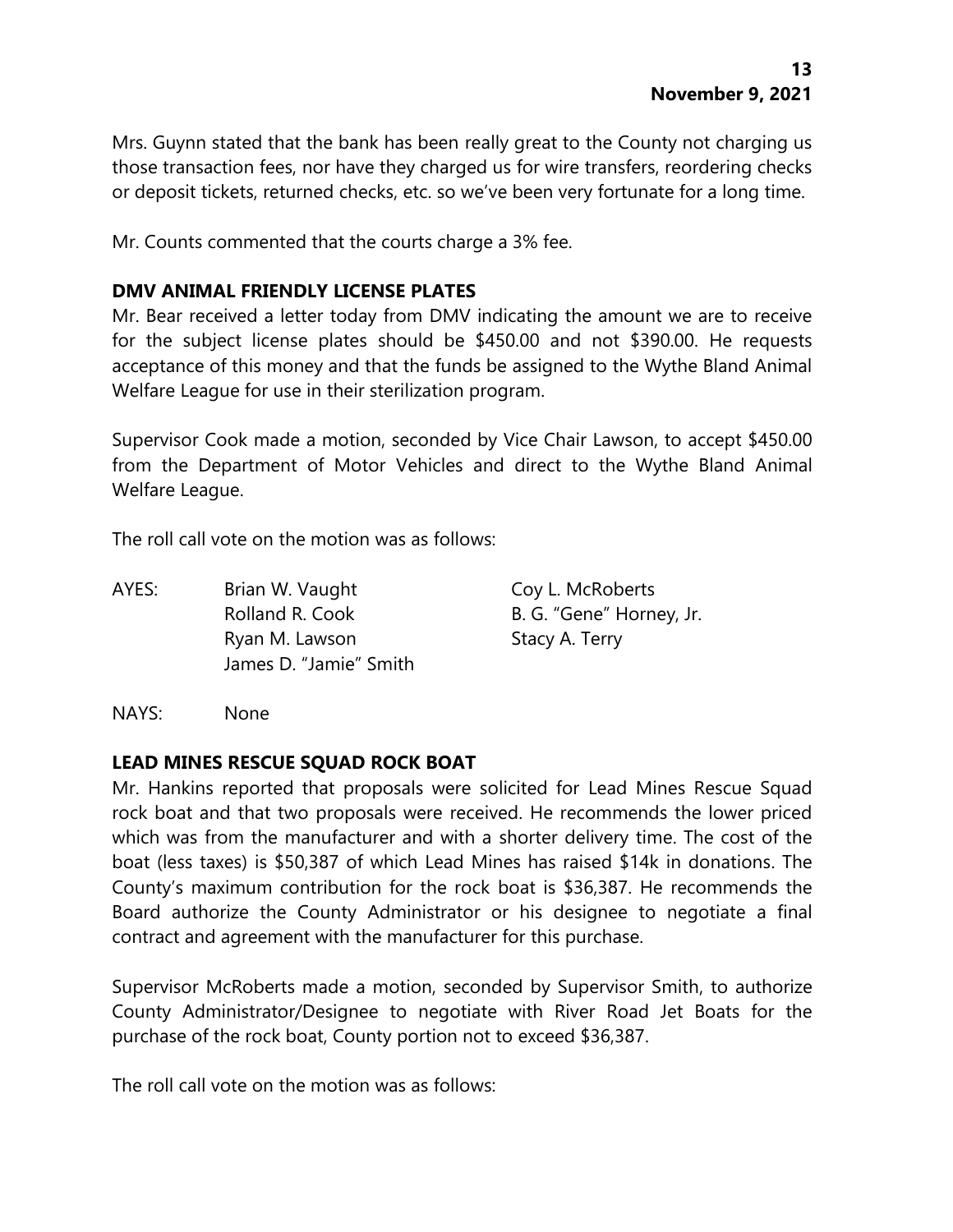AYES: Brian W. Vaught Coy L. McRoberts Ryan M. Lawson Stacy A. Terry James D. "Jamie" Smith

Rolland R. Cook B. G. "Gene" Horney, Jr.

NAYS: None

### **BUDGET COMMITTEE REPORT**

1. New Water Department Fund Account – Supervisor Smith made a motion, as recommended by the Budget Committee, to set up new Water Department fund account for ARPA projects and transfer/amend and appropriate the following amounts:

| 44016-470436 (Piney Pump Station Piping)       | \$30,000  |
|------------------------------------------------|-----------|
| 44016-470437 (Water Reservoir Repairs)         | \$250,000 |
| 44016-470438 (Portable Generator & Switch Gear | \$100,000 |
| 44016-470439 (SCADA System)                    | \$125,000 |

Mr. Bear explained that this is merely setting up an ARPA fund account under the Water Account so it can be tracked under the Enterprise Fund and not the General Fund.

The roll call vote was as follows:

AYES: Brian W. Vaught Coy L. McRoberts Rolland R. Cook B. G. "Gene" Horney, Jr. Ryan M. Lawson Stacy A. Terry James D. "Jamie" Smith

NAYS: None

2. Vehicle Transfer to Sheriff's Office – Supervisor Smith made a motion, as recommended by the Budget Committee, to transfer the Ivanhoe Volunteer Command Vehicle to the Sheriff's Office for use with the special operation team and dive team.

The roll call vote was as follows: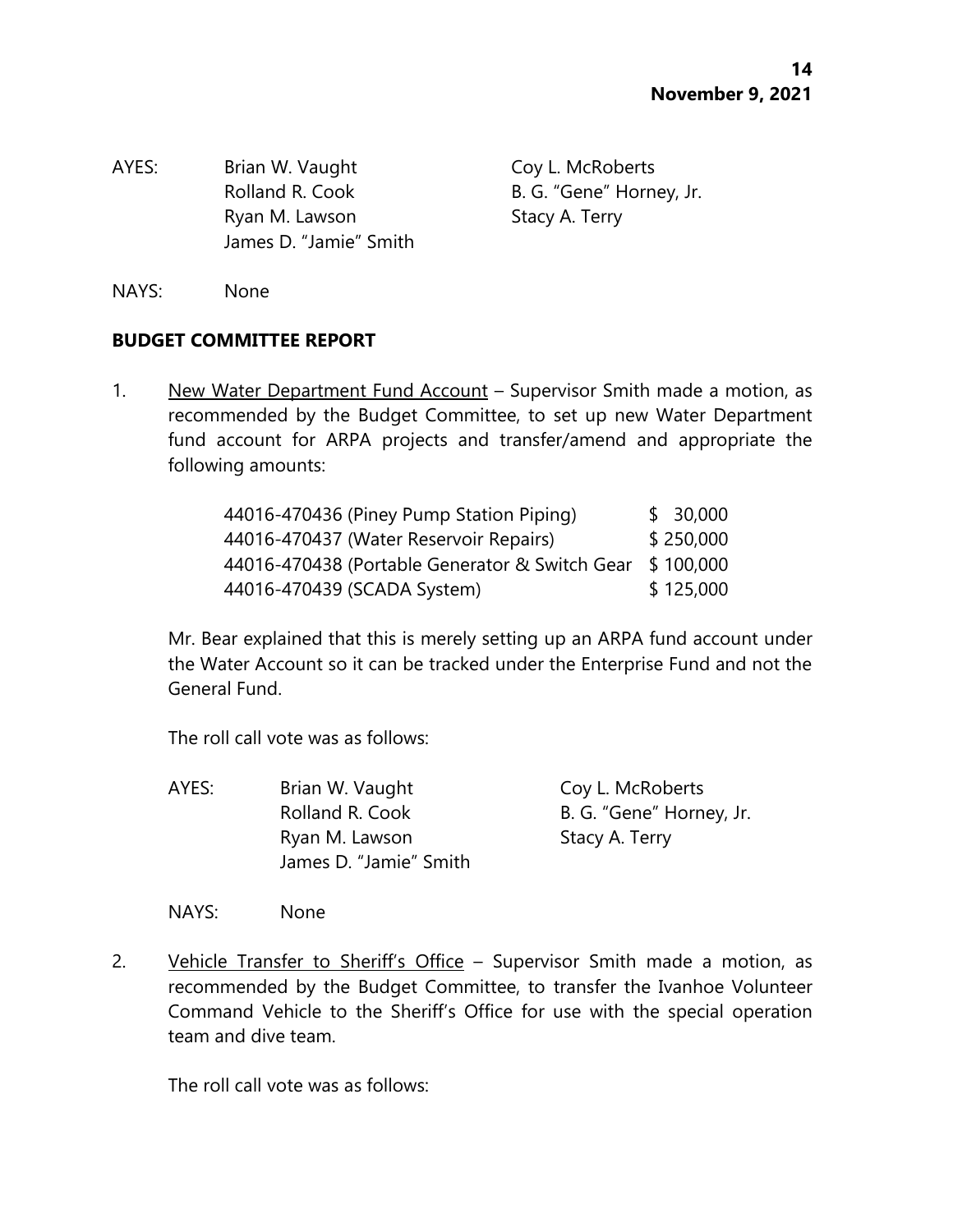| AYES: | Rolland R. Cook        | B. G. "Gene" Horney, Jr. |
|-------|------------------------|--------------------------|
|       | James D. "Jamie" Smith | Stacy A. Terry           |
|       | Coy L. McRoberts       |                          |

NAYS: None

ABSTAIN: Brian W. Vaught Ryan M. Lawson

3. Vehicle Transfer to Mount Rogers Cigarette Taxing Board - Supervisor Smith made a motion, as recommended by the Budget Committee, to transfer a 2015 Chevrolet Impala (VIN 2G1WA5E31F1116143) from the Sheriff's Office surplus to the Mount Rogers Cigarette Taxing Board.

Mr. Bear said that the Cigarette Tax Board has hired a new employee (enforcement) who could certainly use this vehicle for work.

The roll call vote was as follows:

| AYES: | Rolland R. Cook        | Coy L. McRoberts         |
|-------|------------------------|--------------------------|
|       | Ryan M. Lawson         | B. G. "Gene" Horney, Jr. |
|       | James D. "Jamie" Smith | Stacy A. Terry           |

NAYS: None

ABSTAIN: Brian W. Vaught

4. Virqinia Local Law Enforcement Block Grant - Supervisor Smith made a motion, as recommended by the Budget Committee, to accept the Virginia Local Law Enforcement Block Grant in the amount of \$1,274 contingent upon the Sheriff's Office agreeing to the terms and conditions of the grant.

The roll call vote was as follows:

AYES: Rolland R. Cook B. G. "Gene" Horney, Jr. James D. "Jamie" Smith Stacy A. Terry Coy L. McRoberts

NAYS: None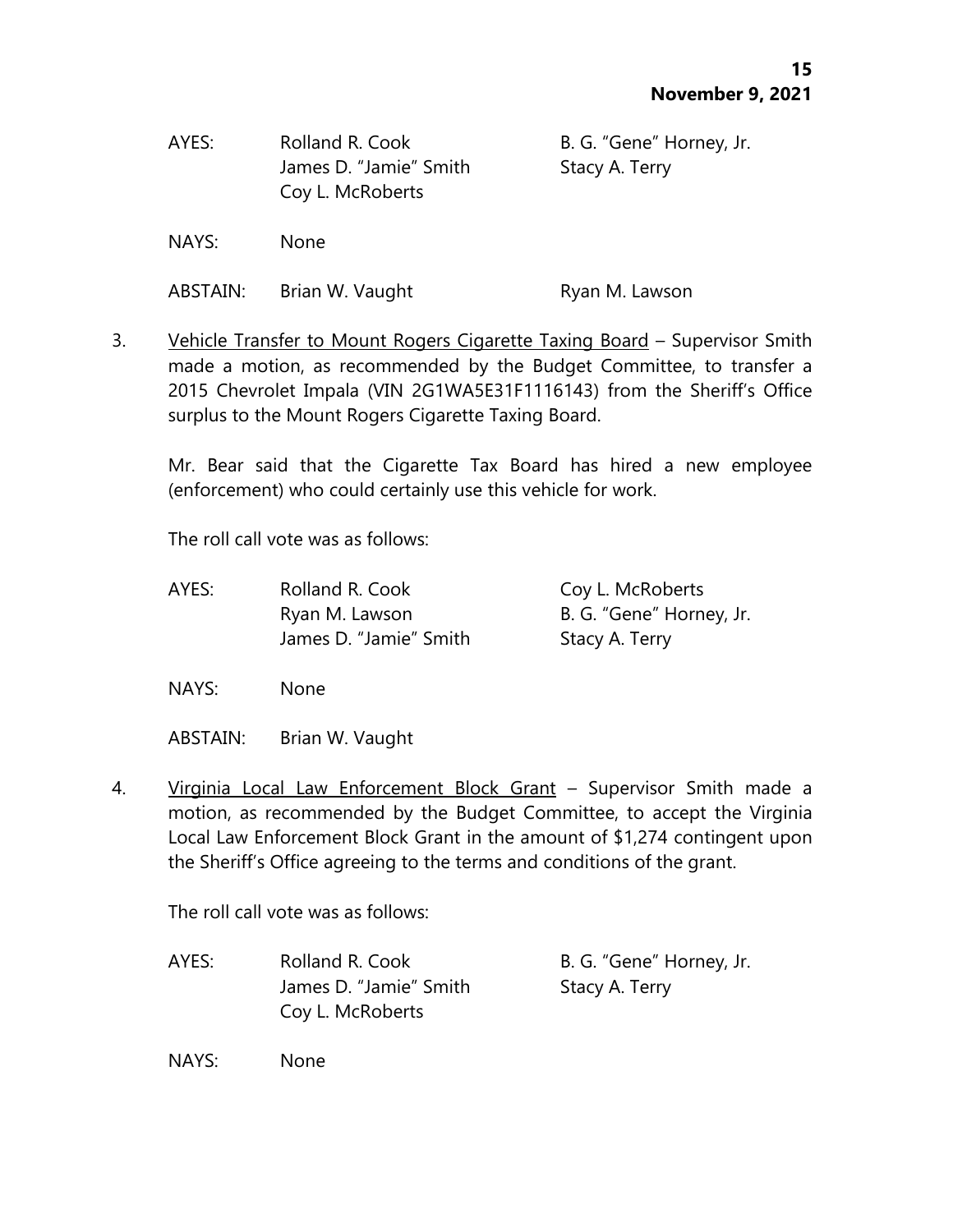ABSTAIN: Brian W. Vaught Ryan M. Lawson

### **WATER COMMITTEE REPORT**

1. Wastewater Expansion Projects – Supervisor Horney stated that the Water Committee conducted engineering interviews on October 29, 2021 for the Wastewater Treatment Plant Expansion and Wastewater Conveyance System Expansion projects. Supervisor Horney made a motion, as recommended by the Water Committee, to enter into negotiations with Thrasher Group for the Wastewater Treatment Plant Expansion project and Peed & Bortz for the Wastewater Conveyance System Expansion.

Mr. Bear added that representatives from Thrasher visited the site today to review everything and are in attendance this evening if anyone has questions.

The roll call vote was as follows:

AYES: Brian W. Vaught Coy L. McRoberts Rolland R. Cook B. G. "Gene" Horney, Jr. Ryan M. Lawson Stacy A. Terry James D. "Jamie" Smith

NAYS: None

### **SUPERVISORS' REPORTS**

- 1. Cigarette Tax Supervisor Horney has been asked when the cigarette tax goes into effect, and Mr. Bear replied January 1, 2022.
- 2. Comprehensive Plan Supervisor Horney asked about the Comprehensive Plan and why it doesn't include agriculture.

Mr. Hankins responded that an economist working with Hill Studios presented an analysis to the Planning Commission, but that Mr. Hankins is directing them to include agriculture as part of their review.

3. Gas Tax on County Vehicles – Supervisor Horney was told that years ago the school board did not collect gas taxes back that they had paid. He asked if the County pays this and, if so, can we get it back?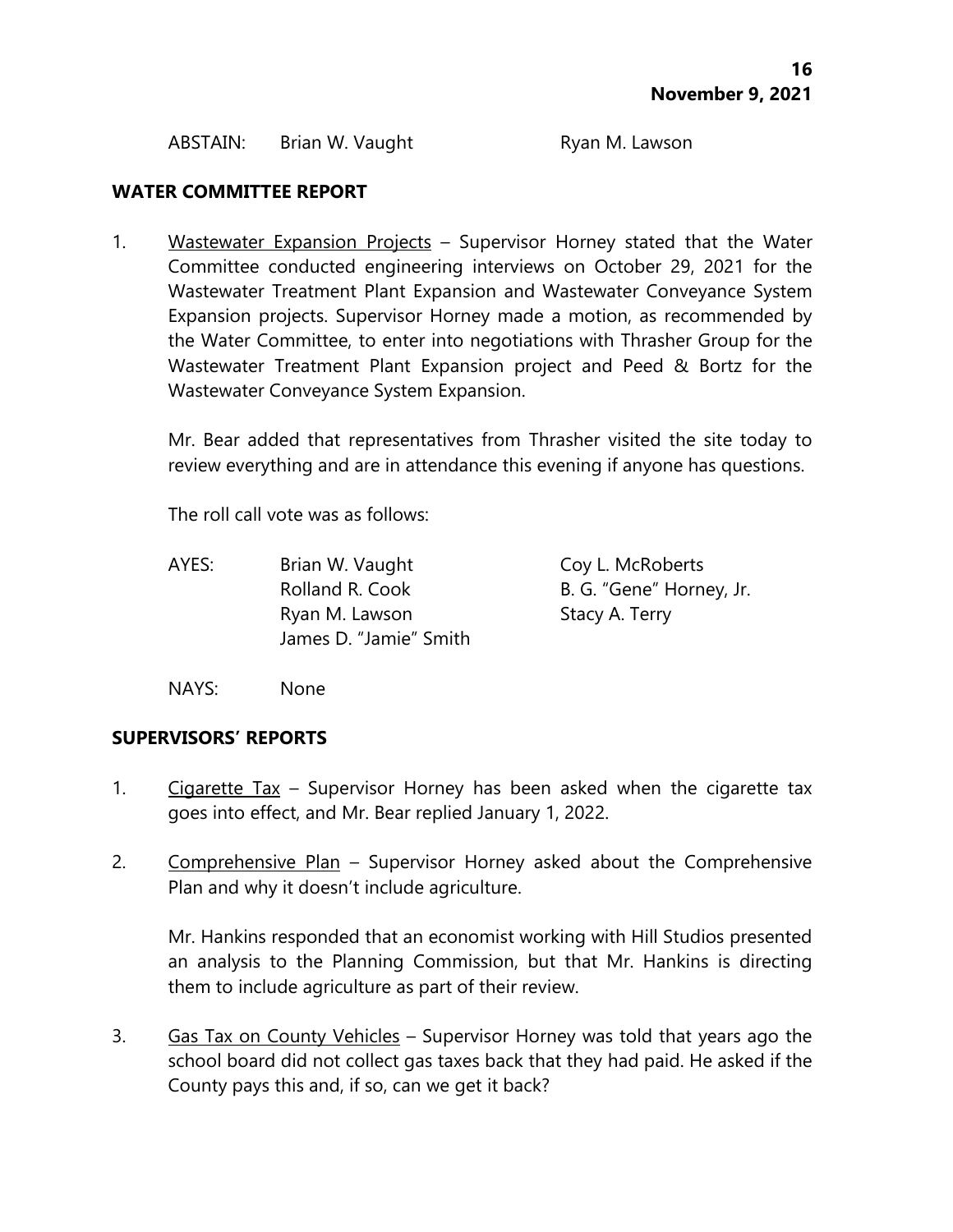Mr. Hankins explained that the County pays a reduced rate through Voyager since we are not taxable.

- 4. LMRS Rock Boat Supervisor McRoberts expressed his sincere appreciation to the Board for the much needed rock boat.
- 5. Jesse Burnett Vice Chair Lawson welcomed Mr. Burnett and she looks forward to working with him, although she will miss Supervisor McRoberts.
- 6. Jesse Burnett Supervisor Cook would like to invite Mr. Burnett to attend the Closed Meeting to get him better acquainted.
- 7. LMRS Rock Boat Supervisor Smith also appreciates the work done to get Lead Mines Rescue Squad the rock boat.
- 8. Jesse Burnett and Coy McRoberts Supervisor Smith congratulated Mr. Burnett and said he will miss Supervisor McRoberts. He thanked him for all his help over the years.
- 9. Ivanhoe Road Complaints Supervisor Smith asked for an update on complaints received regarding Ivanhoe Road (maintenance/upkeep of property, things sitting in the right of way).

Mr. Bear has not heard anything but said he will follow-up on that.

- 10. Topaz Lane Supervisor Smith said that a lot of people have asked him when they're going to get water on Topaz Lane from Exit 84 to Exit 86.
- 11. Veterans Day Chair Vaught said that this Thursday is Veterans Day and he would like to recognize and thank Supervisor Cook and Mr. Ayers for their service. Also, the Town of Wytheville is having a ceremony Thursday at 11:00 a.m., Life Changers is having a ceremony at 10:30 a.m., and Rural Retreat will have a ceremony on Sunday.
- 12. Coy McRoberts Chair Vaught added that he too is going to miss Supervisor McRoberts. He has known him for a very long time and Supervisor McRoberts has been very good to the Chair and has helped him learn a lot. He has also done a lot of good for the people of Wythe County.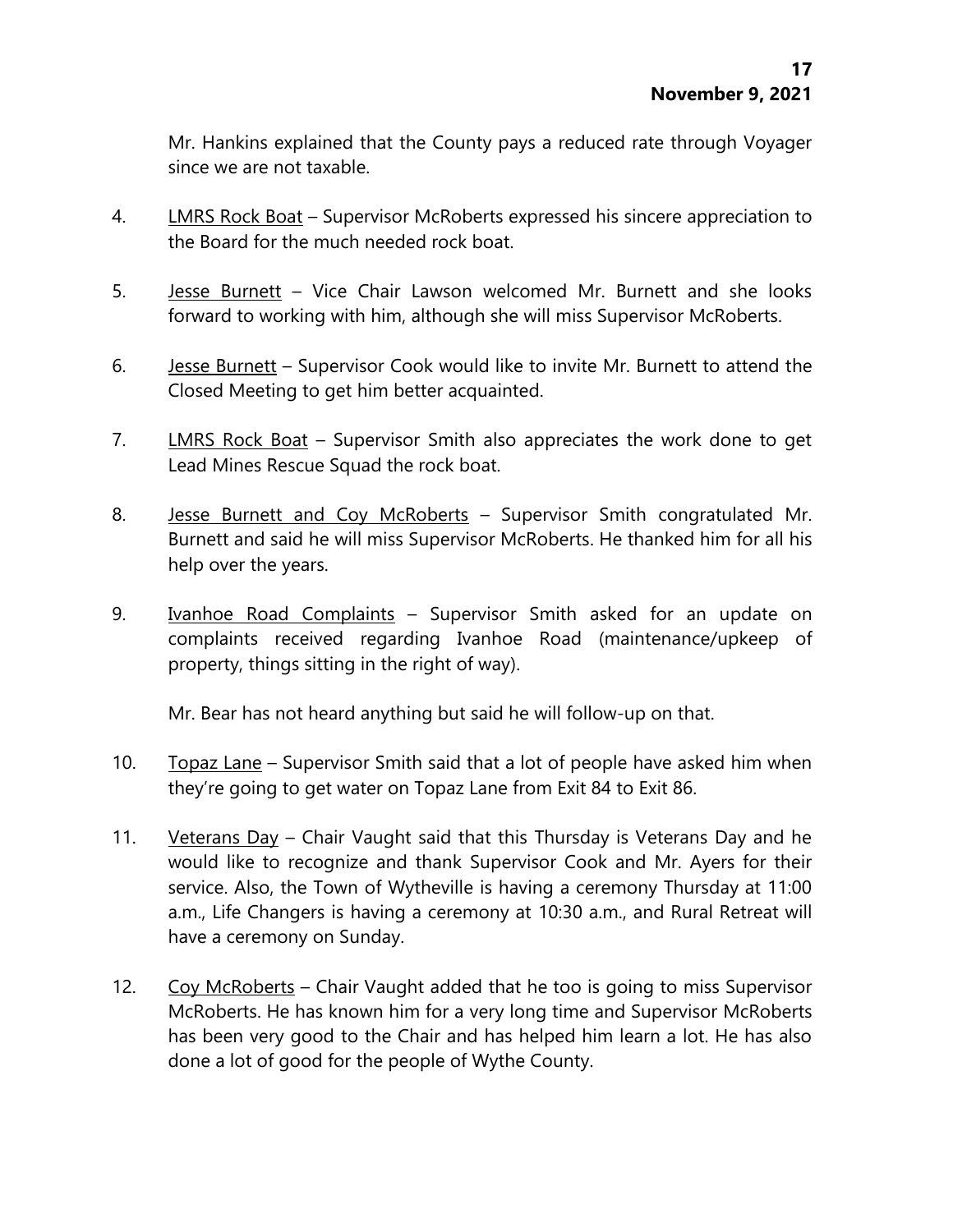Supervisor McRoberts said he plans on doing some travelling. When he was a young man, he worked on the railroad in Ohio, so he may very well relocate back there. He is not sure at this point, but his mobile home is ready to go and so is he.

## **CLOSED MEETING**

Supervisor Terry made a motion, seconded by Vice Chair Lawson, to enter into Closed Meeting under Code of Virginia Section 2.2-3711-A.3, Disposition of Industrial or Commercial Property, Acquisition of Easements.

The vote on the motion was unanimous.

Supervisor Cook made a motion, seconded by Supervisor Smith, to return to open meeting.

The vote on the motion was unanimous.

Upon returning to open meeting, Supervisor McRoberts made a motion, seconded by Supervisor Terry, to adopt the following Resolution certifying the business conducted in closed meeting as follows:

# **RESOLUTION CERTIFICATION OF CLOSED MEETING**

**WHEREAS,** the Wythe County Board of Supervisors has convened a closed meeting on this date pursuant to an affirmative recorded vote and in accordance with the provisions of the Virginia Freedom of Information Act; and,

**WHEREAS,** Section 2.2-3712 of the Code of Virginia requires a certification by the Wythe County Board of Supervisors that such meeting was conducted in conformity with Virginia law; and,

**NOW, THEREFORE, BE IT RESOLVED** that the Wythe County Board of Supervisors hereby certifies that, to the best of each member's knowledge, (i) only public business matters lawfully exempted from open meeting requirements by Virginia law were discussed in the closed meeting to which this certification resolution applies, and (ii) only such public business matters as were identified in the motion convening the closed meeting